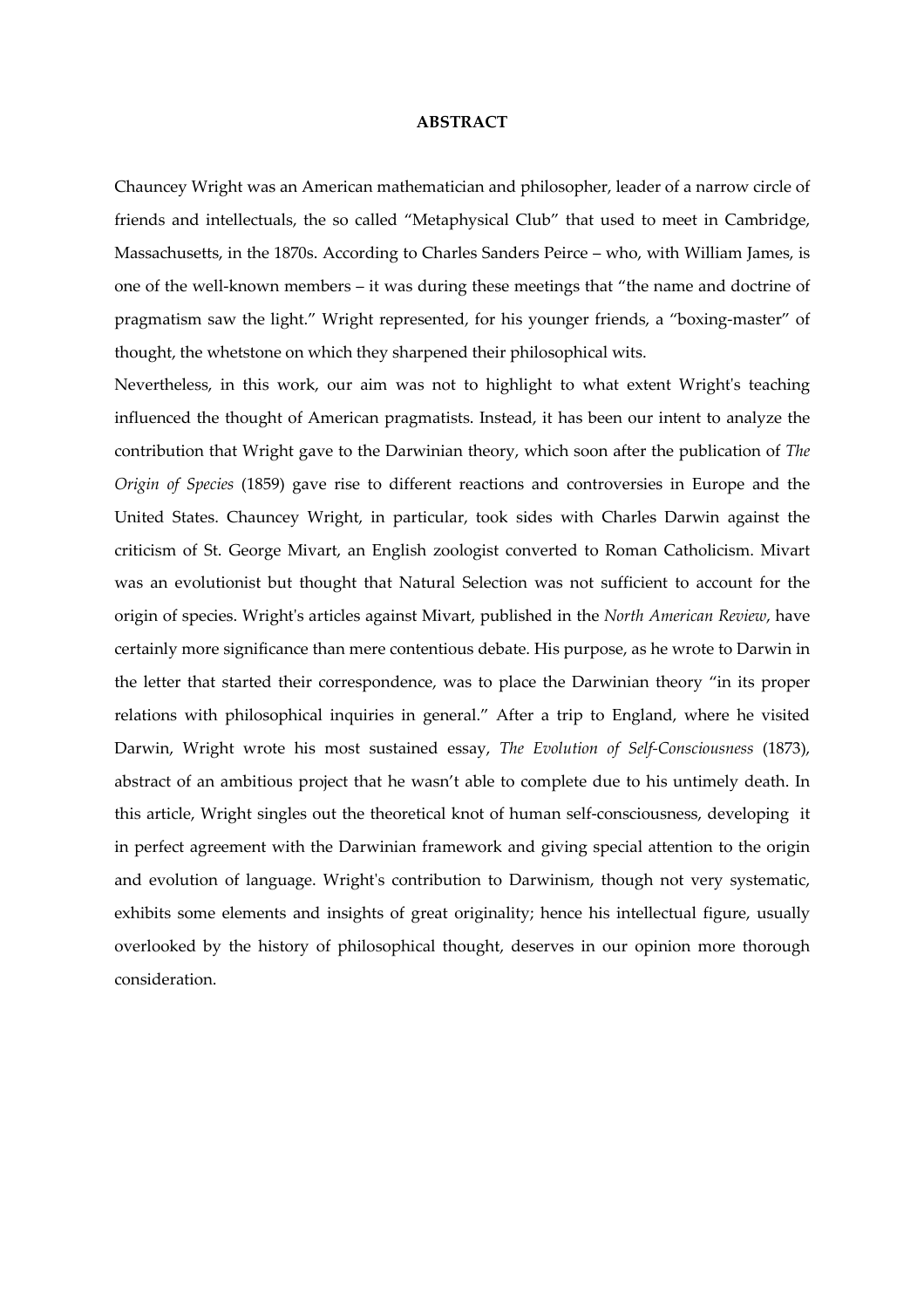Laureanda: Silvia De Cesare Relatrice: Elena Gagliasso Titolo della tesi: Il darwinismo di Chauncey Wright

## ABSTRACT

Chauncey Wright fu il leader riconosciuto di un ristretto cenacolo di amici e intellettuali, il cosiddetto "Metaphysical Club", che intorno al 1870 si riuniva a Cambridge, Massachusetts, e che annoverava tra i partecipanti Charles Sanders Peirce e William James. Secondo la testimonianza di Peirce, è proprio in occasione di quelle riunioni che "il nome e la dottrina del pragmatismo videro la luce". E' indubbio che le lunghe conversazioni intrattenute con Wright furono una vera palestra formativa per i suoi più giovani amici, per i quali rappresentò una sorta di "maestro di boxe" del pensiero filosofico. In questo lavoro non si è voluto, tuttavia, valutare in che misura e in che termini il pensiero di Wright abbia influenzato i pragmatisti americani. Obiettivo primario è stato, invece, quello di analizzare il contributo apportato da Wright alla teoria darwiniana, che dopo la pubblicazione dell'Origine delle specie (1859), suscitò le reazioni più disparate e controverse nel mondo culturale europeo e americano. Wright, matematico dai vasti interessi scientifici e filosofici, divenne un sostenitore entusiasta della teoria dell'evoluzione per selezione naturale. In particolare, egli intervenne in difesa del darwinismo nella polemica tra Charles Darwin e St. George Mivart, zoologo inglese di fede cattolica che, pur sostenendo l'evoluzionismo, riteneva che il meccanismo della selezione naturale fosse insufficiente per spiegare l'origine delle specie. Gli articoli di Wright in risposta a Mivart, che furono pubblicati sulla rivista North American Review, hanno senza dubbio una valenza maggiore di mere risposte polemiche. Il suo obiettivo - come scrisse a Darwin nella lettera che diede avvio alla loro corrispondenza - fu quello di "collocare la teoria darwiniana nelle sue appropriate relazioni con le ricerche filosofiche in generale." Dopo un viaggio in Inghilterra, dove ebbe occasione di conoscere lo stesso Darwin, Wright scrisse il saggio The Evolution of Self-Consciousness (1873), estratto di un più ambizioso progetto che, tuttavia, non vide la luce a causa della sua morte prematura. In questo saggio, Wright individua un nodo teorico fondamentale, quello dell'autocoscienza umana e lo sviluppa in piena sintonia con il framework darwiniano, dedicando particolare attenzione all'origine e all'evoluzione del linguaggio. Pertanto, il contributo di Chauncey Wright al darwinismo, per quanto poco sistematico, presenta elementi e intuizioni di grande originalità e, come tale, richiede a nostro